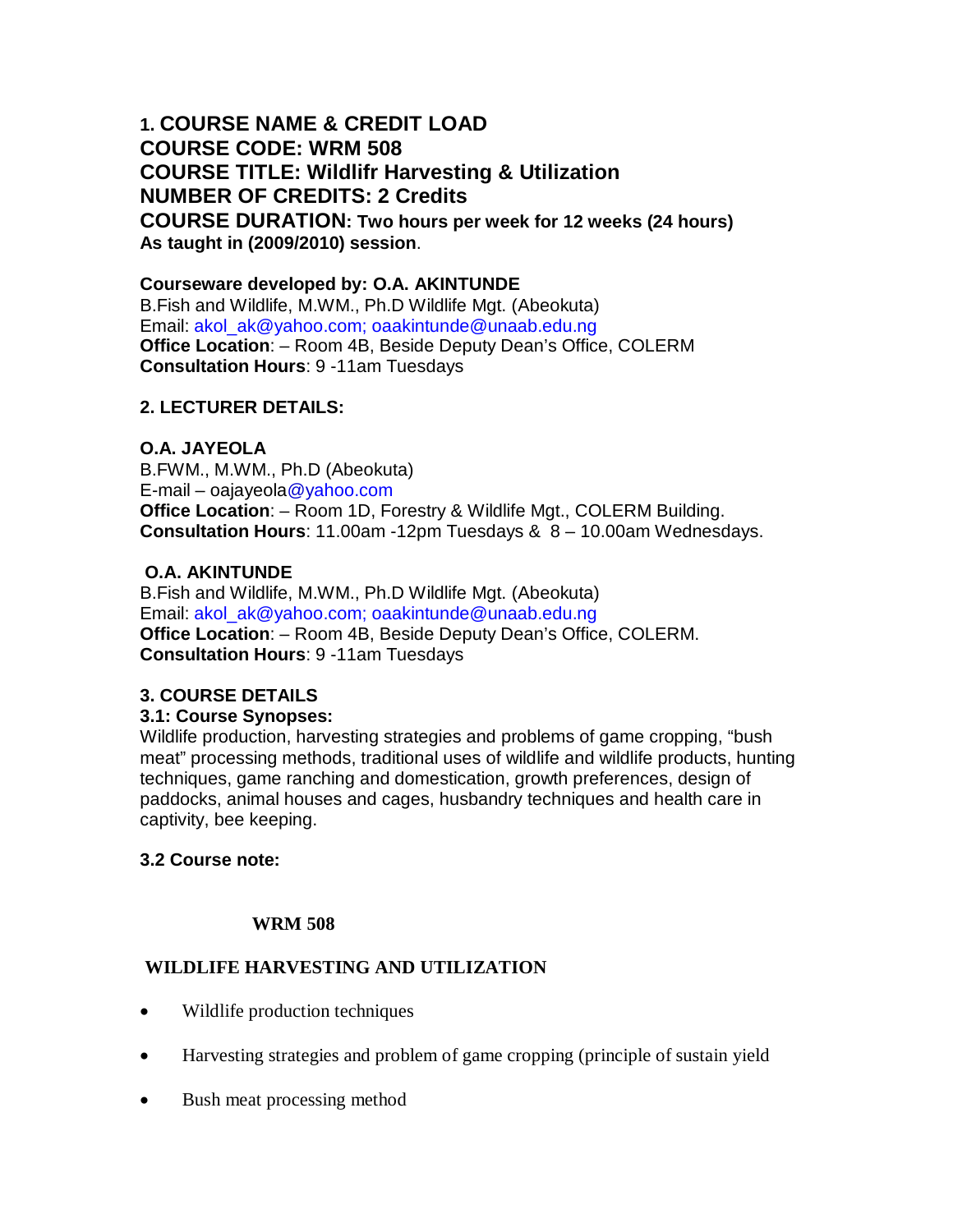- Traditional uses of wildlife & wildlife products
- Hunting techniques
- Game ranching domestication
- Growth behaviour and reproduction of ants in captivity
- Food habit and food reference
- Design of paddocks and houses and cages
- Husbandry techniques and health care in captivity
- Bee keeping

#### Wildlife production techniques

Harvesting strategies is a mean by which a manager of good reserve equipments by assembling his product in form of games either for profit or for the table. Sustain yield management deals with continous production i.e product will always be available at all time.

#### Method of harvesting

- (1) By culling: Killing the desire no and categories of ant
- (2) Capturing alive

#### SUSTAINABLE MANAGEMENT

In order to ensure sustainable harvesting has being observed as objective of management and associated with decision making calling by some forms either through the use of gun or clubs more than the require output form the Fanchor Farm exhaust the resources and make the capital to be great or than the income. This makes some form to close down due to the shortage of raw materials which happen to be the range product.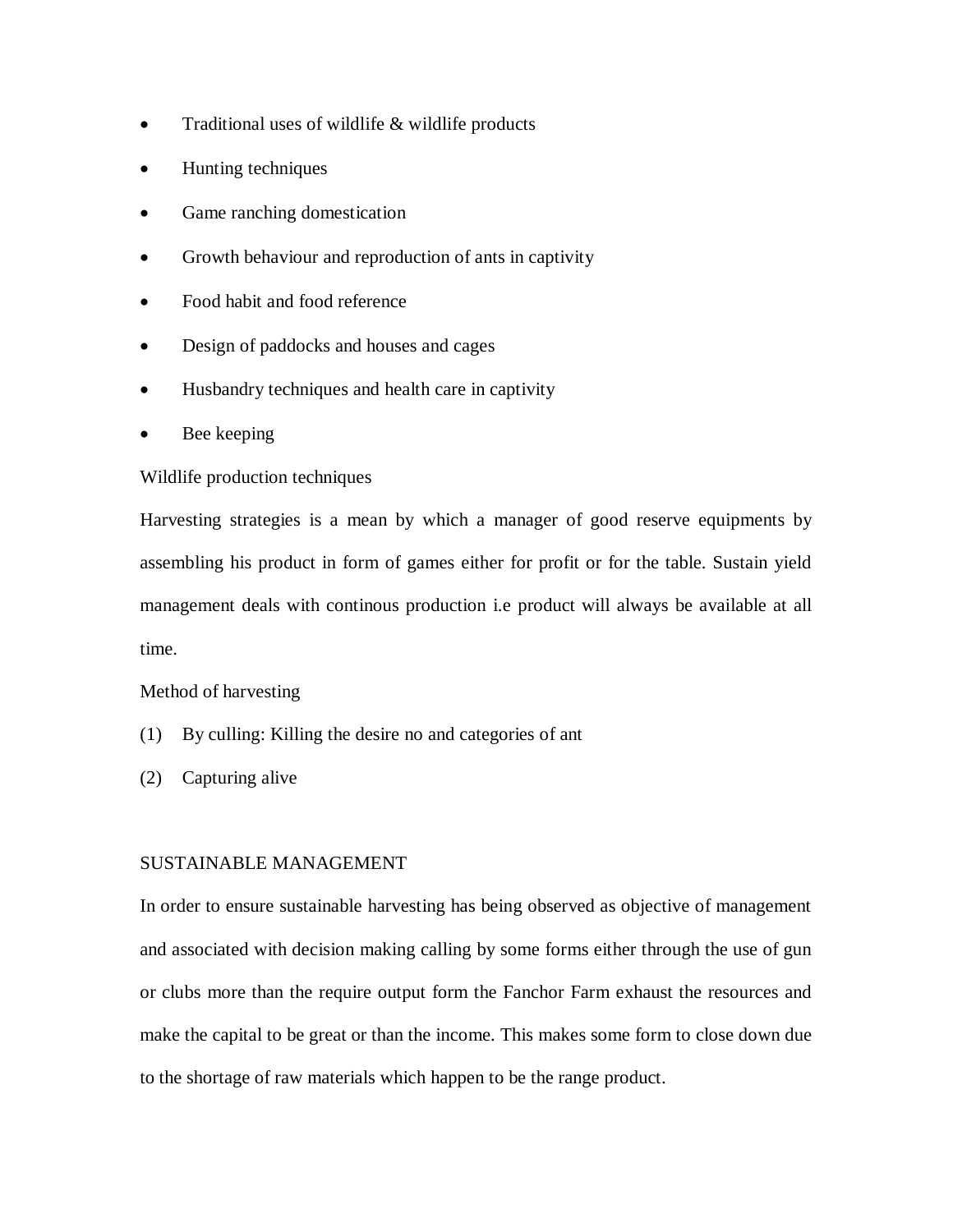Many reach and farm design adopt the concept of sustain yield to est principle and condition that makes possible continous supply of range resources.

The main aim of sustain yield is to avoid liquidation and over harvesting of the resources. It is defined as the continous production with the aim of achieving at the earliest possible time an approximate balance between net growth and harvesting gather by annual or somewhat longer period.

Different types of sustain yield

- (1) Intermittent yield
- (2) Annual
- (3) Interim
- (4) Integral
	- (1) Intermittent Yield: It provides for gap that regulating for a time for the ant to mature hence, the decision that and at certain age will be harvested.
	- (2) Integrated Yield: This series maintain a periodic yield in perpetuity. In order to do this, there must be a large population of animal that will give desired output at any point in time. It gives a constant no forever.
	- (3) Annual Yield: The concept of A. Y was developed for the annual output of the required product. It mostly practiced in a range with mainly age classes where in every year the minimum number set out are available for harvesting.
	- (4) Interim Yield: It's a concept that makes the product available only for a time being. The next period of availability is only determined by the product.
	- Advantages
- (1) It ensures regular supply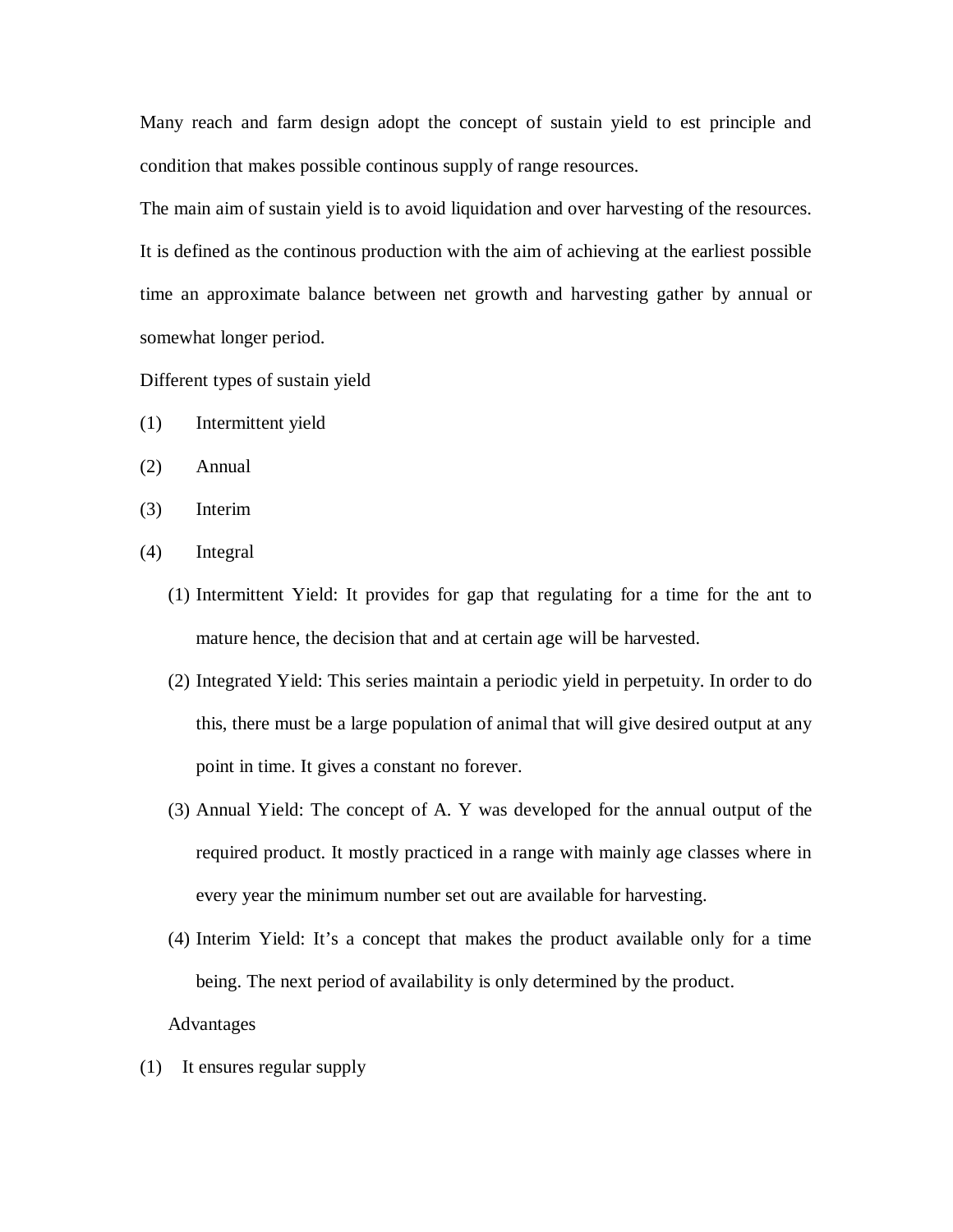- (2) Stabilization of the community by providing local employment especially when it is wide harvesting.
- (3) It ensures or leads to permanent skill labour force.
- (4) It's strengthens competitive position of wildlife management, foresting resources and other natural resource management relative to other industries.
- (5) It leads to promotion of efficient utilization of labour, equipment and materials in production.
- Cropping is a mass removal
- Culling is a deliberate and that affect the growth of other animals
- Bushmeat is game that has being cropped for pot (consumption
- Game is all for hunting

Disadvantages of sustainable harvesting

- (1) It is rigid and does not allow for modification
- (2) It can aggravate abnormalities in economic sense.
- Problems of bush meat production (practical) Game, wildlife, bushmeat
- Processing method of bush meat
- (1) Roasting: Open flame to roast
- (2) Drying: Involve application of direct intake
- (3) Smoking: Is the best form of preservation because its retain all component of the animals are still remain
- (4) Salting: To withdraw water through the process of osmosis
- (5) Refrigerating
- (6) Grilling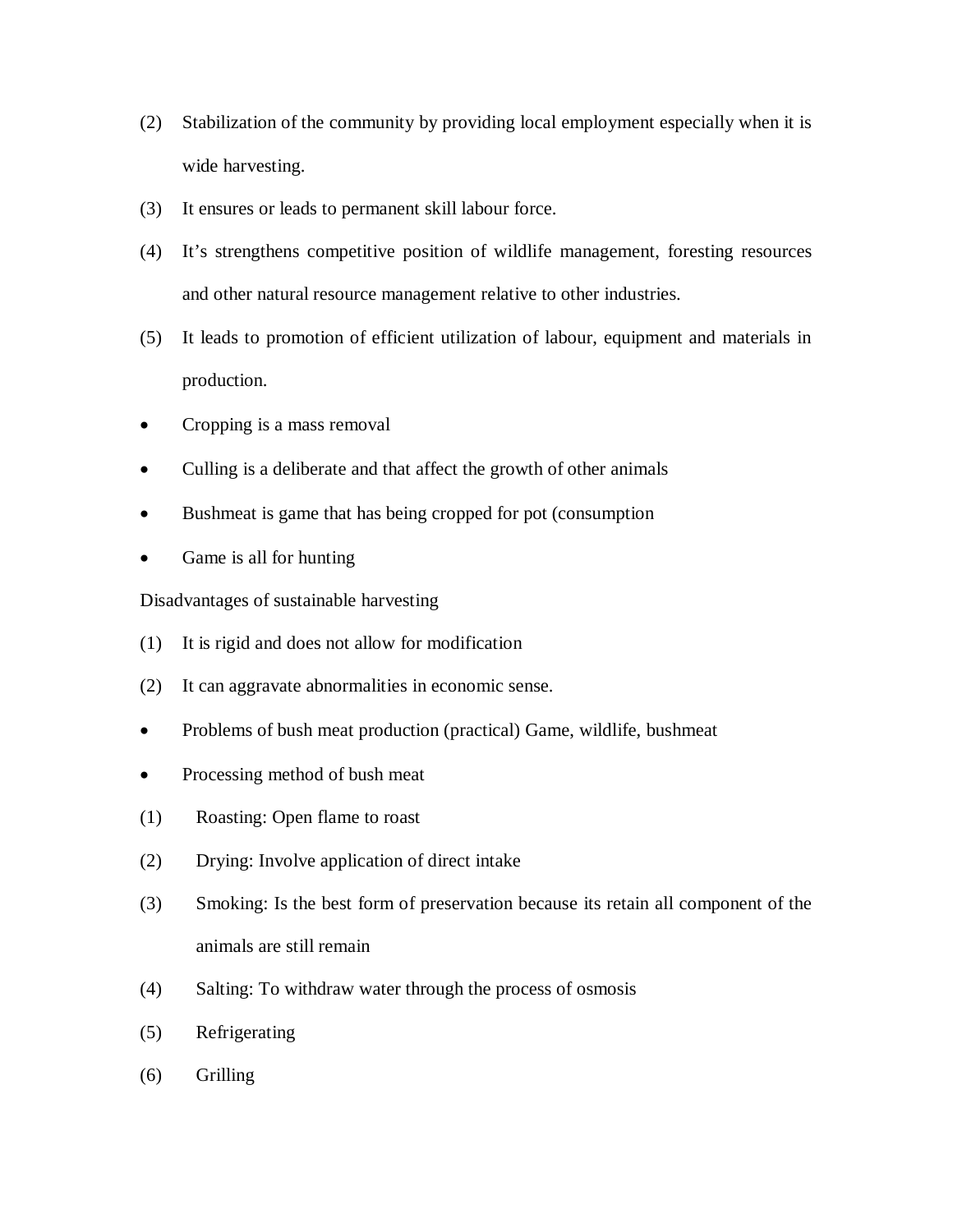- (7) Steaming
- (8) Frying
- (9) Taxidermy
- (10) Formalin
- (11) Embalming

### Purposes of Wildlife Harvesting

- To control population: because of cannibalism among them or habitat degradation, competition for mating, disease outbreak, litter size in abundant,
- For consumption: For protein and low in cholesterol. They are white in color.
- For research purposes: Pharmaceutical research for drug.
- For recreational purposes
- For posterity
- For economic purposes
- For tradomedical purposes
- For domestication
- For aesthetic value
- As pet
- Pest control
- For security purpose e.g bees

#### How do we Harvesting

- By trapping e.g use of cages, snares, net
- The use of firearm e.g darting, hunting
- Dog chasing, use of basket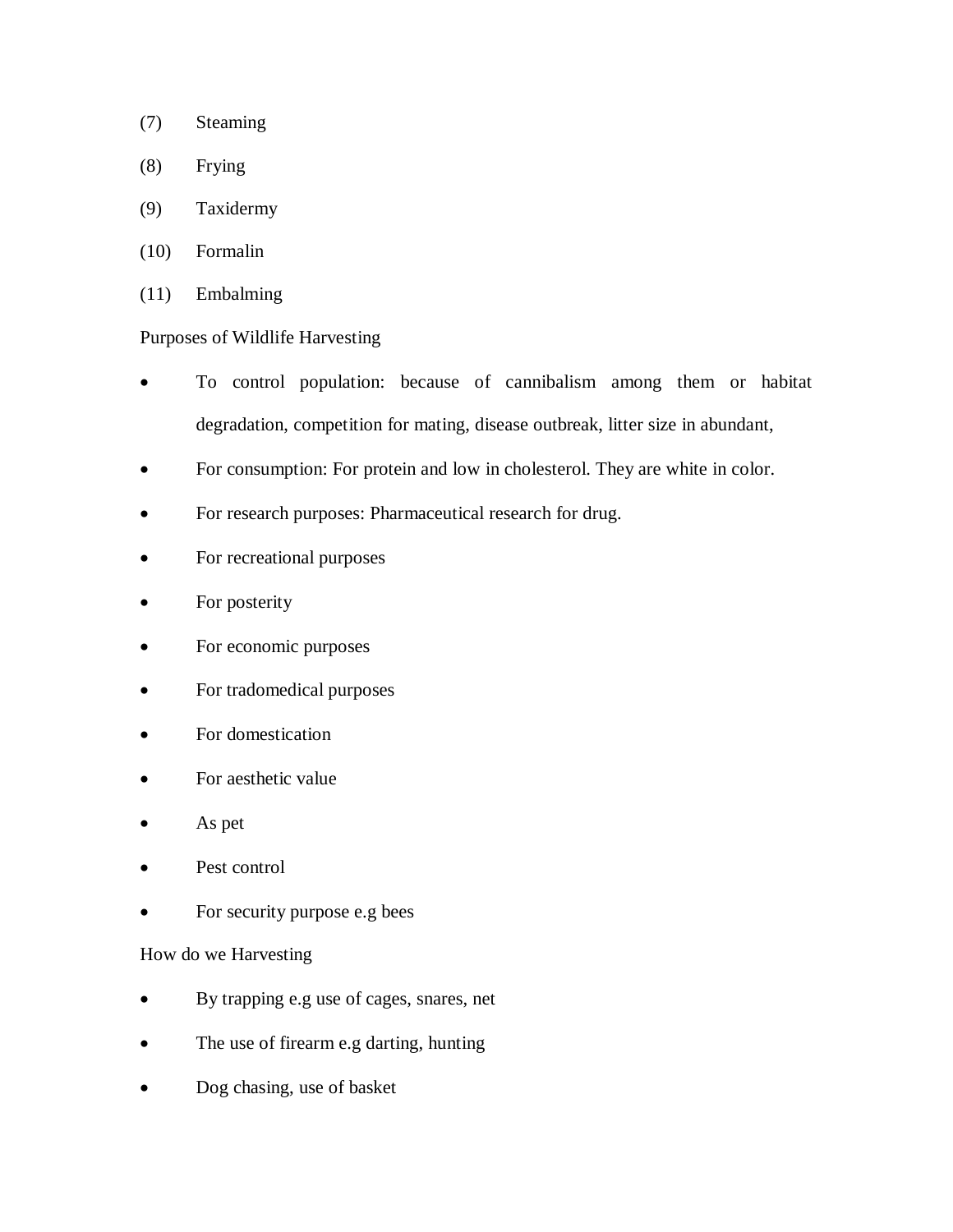- Chase and grip
- Use of fire
- Snooking
- By tracking e.g Direct and indirect
- By poison e.g Gamalin 20
- Use of mystic or tradomedical power
- Hormone induction

How do we conserve or transport harvesting

- Use of mobile cages
- Use of vehicles
- Use of aircraft
- $\bullet$
- use of bomas
- By using freezing method.
- By using Tranquilizers.

3 things or basics for animals before transportation

- Food demands
- Shelter demands
- Water demands
	- 1) Animal is not fed in order to reduce metabolic activities
	- 2) To reduce stress
	- 3) Known the behaviour of the animal weather nocturnal or diurnal
	- 4) Know the feeding behaviour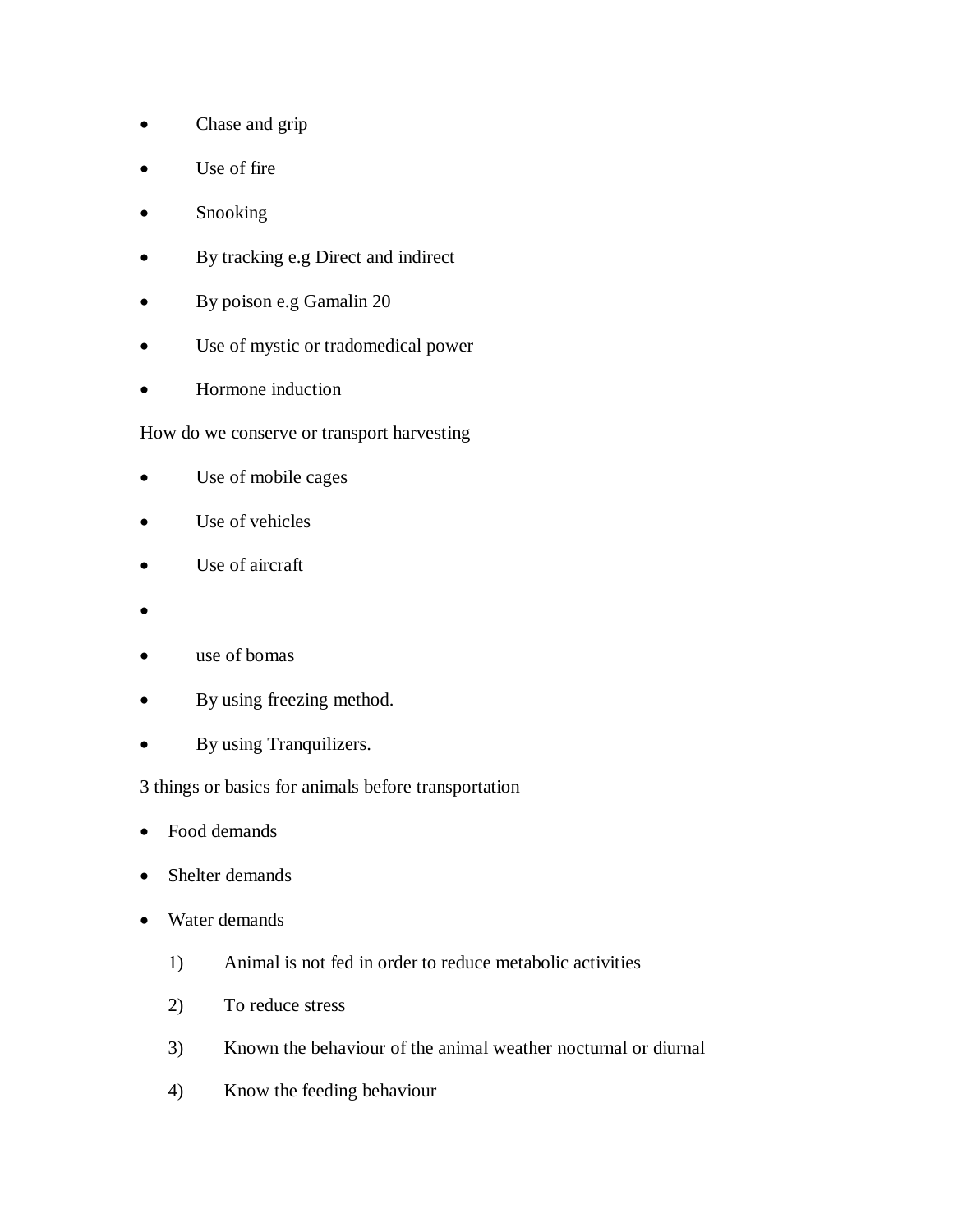5) Know the Ecological demands

#### HUNTING TECHNIQUES- Aboriginal/traditional or Recreational/sport

Culling is deliberate killing of animal either because of disease, sick, in order not to exceed the carrying capacity of the habitat

Game Ranching and Game farming. G Farming is more intensive than game ranching.

- In Aboriginal hunting: mainly for meat, ancient, not selective, destructive, without permit and with d use of ancient equipments such as bow and arrow. But recreational is selective, with license/permit, sustainable and with the use of modern equipments. sport hunting. Open and close season is introduced.
- Carrying capacity
- Sustainability

Wildlife utilization Tangible and intangible uses

- For medicinal purposes.
- Tangible are the one we can see or quantify while intangible are not quantifiable.g.
- Ecosystem balancing
- Aesthetic values
- Improvement of microclimate etc.
- Tangible/benefit of flora resources
- For timber production
- Food and vegetable
- insecticides
- Ties and dye
- ritual.